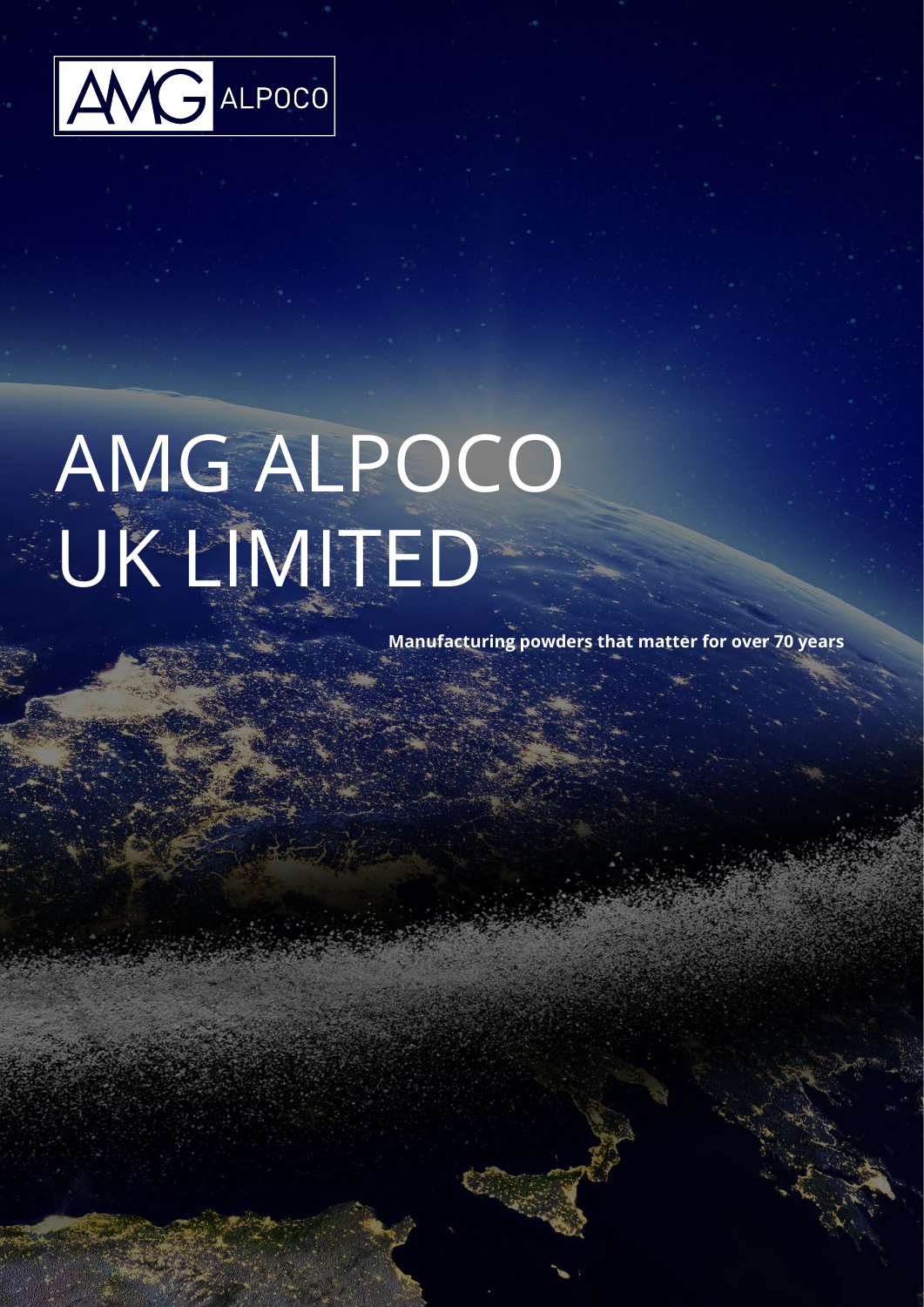

## **Company Overview & Production Capabilities**

**AMG Alpoco UK Limited (Alpoco) is a world leader and major producer of air and gas atomised aluminium powders, aluminium alloy powders and aluminium granules.**

Alpoco holds a unique position within the aluminium industry, thanks in large part to our state of the art equipment for both closed and open circuit powders, coupled with one of the largest production capacities in the world the company continues to remain the market leader supporting all major space and defence programs around the globe.

The company began manufacturing aluminium powders in 1940, at Birmingham in the UK, when Metal and Alloys, the former parent company, became a supplier of coarse powders for military applications. In 1969 Alpoco was incorporated and in 1970 a powder atomizing facility was established on a new site at Holyhead, North Wales.

From humble beginnings, Alpoco now supplies high purity powders for pigments, metallurgical, and chemical applications, by using superfine spherical and irregular shaped micron sized powders to meet critical requirements.

Through our extensive research and development programs, our products continue to evolve, which allows us to broaden the range and complexity of industries now served. Similarly, by encouraging joint research projects with our suppliers and customers we ensure additional on going product development, which enables Alpoco as well as our customers to stay on top of a ever evolving marketplace.

In conclusion, Alpoco remains a versatile, accomplished and independent producer of a complete range of specialized aluminium, aluminium alloy powders and granules to serve an ever expanding need.

#### **Sustainability**

Alpoco is fully committed to a policy of sustainability in all of its business activities. We are accredited to ISO9001 (2015), operating an environmental management system based on ISO14001 requirements and have achieved integrated pollution prevention status. We also hold the ISO18001 occupational health & safety accreditation.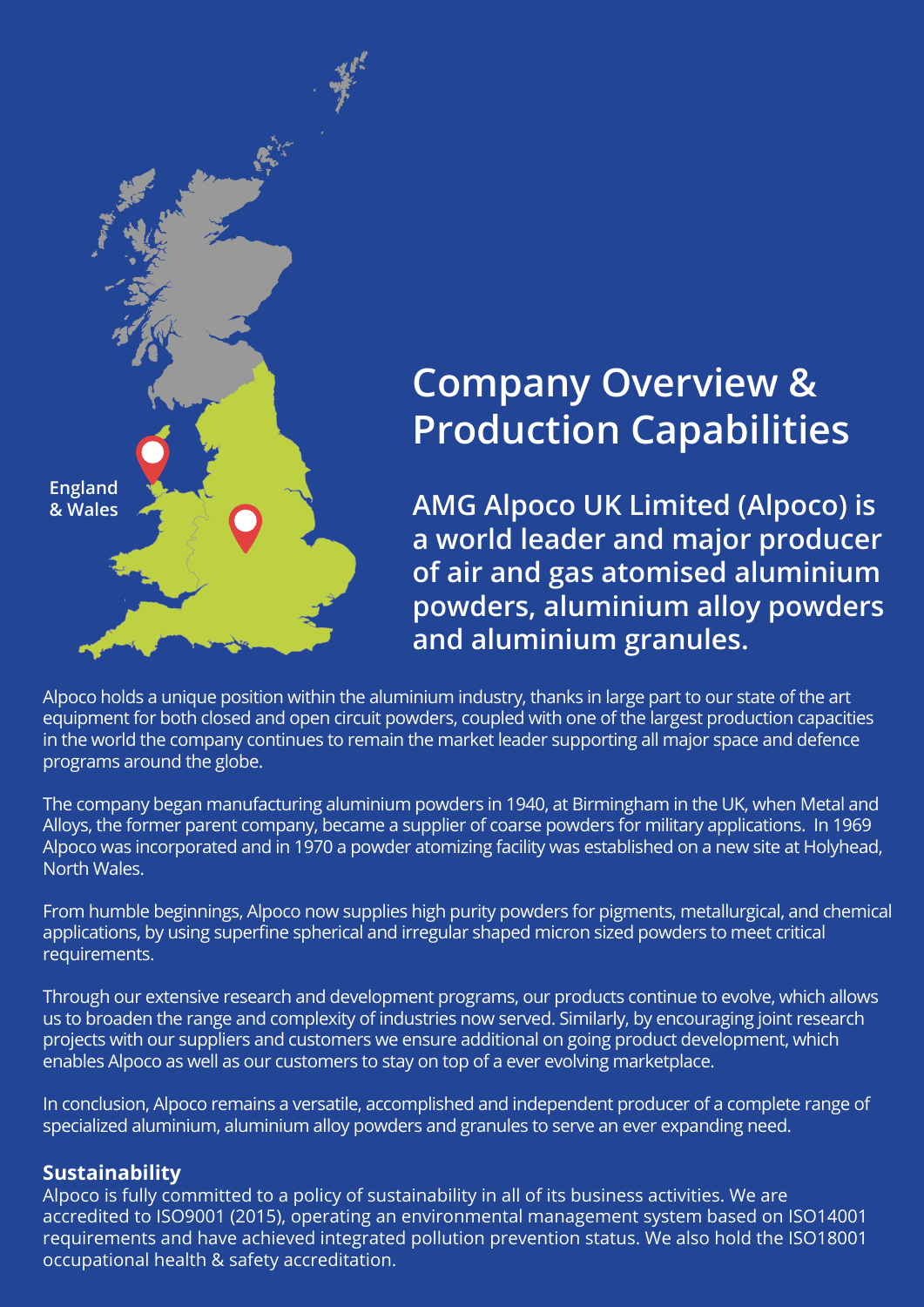## **Products & Applications**

**Alpoco's products comprise of air and gas atomised irregular, spherical powders and granules. Compositions range from aluminium alloys, super pure (al 99.9%) to secondary aluminium (al 95%).**

Aluminium Powder sizing ranges from 4 micron to 1mm, enabling Alpoco to cover a broad spectrum. Our production facilities hold state of the art equipment, coupled with over 75 years experience provides unrivalled capabilities.



#### **Brazing & Flux**

Particle morphology can be tailored to application by selection of atomization gas. Wide range of alloy compositions are available, with the ability to customize particle size ranges to meet exacting standards.





#### **Aerospace & Defence**

Alpoco holds a unique position within this industry, using state of the art equipment for both closed and open circut powders, coupled with one of the largest production capacities. Alpoco continues to remain the market leader supporting all major space and defence programs, globally.

**Facts Main applications** 



#### **Alloy Powders**

Particle morphology can be tailored to application by selection of atomisation gas. Wide range of alloy compositions are available, with the ability to customise particle size ranges to meet exacting standards.

Below are a few examples of the standard alloys we manufacture: Al Alloys – 1XXX – 7XXX AlSi7mg – AlSi10mg AlSi 5 – 20%



#### **Granules**

Centrifugally spun Granules ranging from 75 to 850 microns with a minimum purity of 99.7%.

**Facts Main applications**

**Facts Main applications**



#### **Industrial**